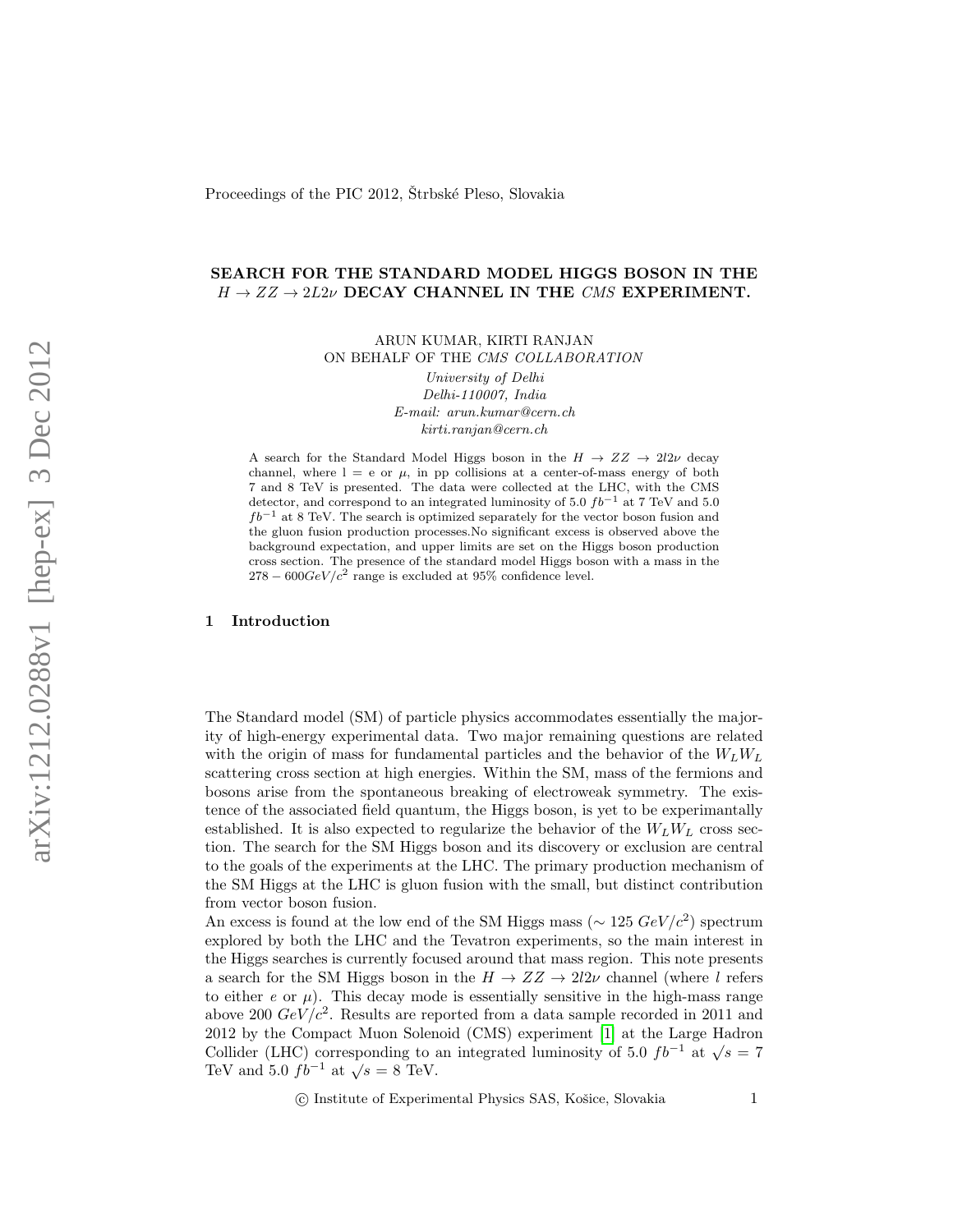# 2 Event Selection Kumar, Kirti Ranjan on behalf of the CMS collaboration

Since this analysis is carried out for the SM Higgs mass  $(M_H)$  above  $200 GeV/c^2$ so  $H \to ZZ \to 2l2\nu$  event is characterized by the presence of a boosted Z boson decaying to  $e^+e^-$  or  $\mu^+\mu^-$  and large missing transverse energy  $(E_T^{miss})$  arising from the decay of the other Z boson into neutrinos. Events are selected such that there are two well-identified, isolated leptons of the same flavor  $(e^+e^-$  or  $\mu^+\mu^-)$  with  $p_T > 20 GeV/c$  that have an invariant dilepton mass within a 30  $GeV/c^2$  window centered on the Z mass.

Muons are detected with the silicon tracker and the muon system [\[2\]](#page-5-1). Further identification criteria based on the number of hits in the tracker and muon system, the fit quality of the muon track and its consistency with the primary vertex, are imposed on the reconstructed muons. Electrons are detected in the electromagnetic calorimeter (ECAL) as energy clusters and as tracks in the tracker [\[3\]](#page-5-2). These reconstructed electrons are further required to pass certain identification criteria based on the ECAL shower shape, track-ECAL cluster matching and consistency with the primary vertex. They are measured in pseudorapidity  $(\eta)$  range  $|\eta| < 2.4$  for muons and  $|\eta| < 2.5$  for electrons, though for electrons the transition range between the barrel and endcap,  $1.4442 < |\eta| < 1.566$ , is excluded. Additional requirements are imposed to remove electrons produced in photon conversions in the detector material.

Lepton isolation is defined from the sum of the flux of the momenta of the particle flow based candidates found in a cone of radius  $R = \sqrt{\Delta \eta^2 + \Delta \phi^2} = 0.4$  built around each lepton, where  $\phi$  is the azimuthal angle. Relative isolation sum is required to be smaller than 15% (20%) for electrons (muons). Isolation is corrected from pile-up effects by subtracting a product of median energy density  $(\rho)$ [\[4\]](#page-5-3) and effective area (derived in order to re-normalize the  $\rho$  estimate to the number of pile-up interactions) from the isolation sum. For muons, this correction is achieved by subtracting half the sum of  $p<sub>T</sub>$  of the charged particles in the cone of interest, but with particles not originating from the primary vertex.

Jets are reconstructed from particle-flow candidates [\[5\]](#page-5-4) by using the anti- $k_T$  clus-tering algorithm [\[6\]](#page-5-5) with cone of radius  $R = 0.5$ .

With this selection the principal backgrounds in this analysis are:

- Z+jets: with missing transverse energy due to jet mis-measurement and detector effects.
- Non-Resonant (i.e., events without a  $Z$  resonance): top quark decays, fully leptonic  $WW$  decays,  $W+$ jets with jet identified as lepton.
- Irreducible: electroweak  $ZZ$  pair production and fully leptonic decays of  $WZ$ pairs.

The other selection variables which are used in this analysis are as follows-

• B-tagging and soft-muon veto: Since top quark events contain b-jets, this background can be suppressed by vetoing events with at least one b-tagged jet with transverse energy greater than 30 GeV that lies within the tracker volume  $(|\eta| < 2.5)$ . Top-quark decays are characterized by the presence of jets originating from  $b$  quarks ( $b$ -jets), which can be tagged by using a likelihood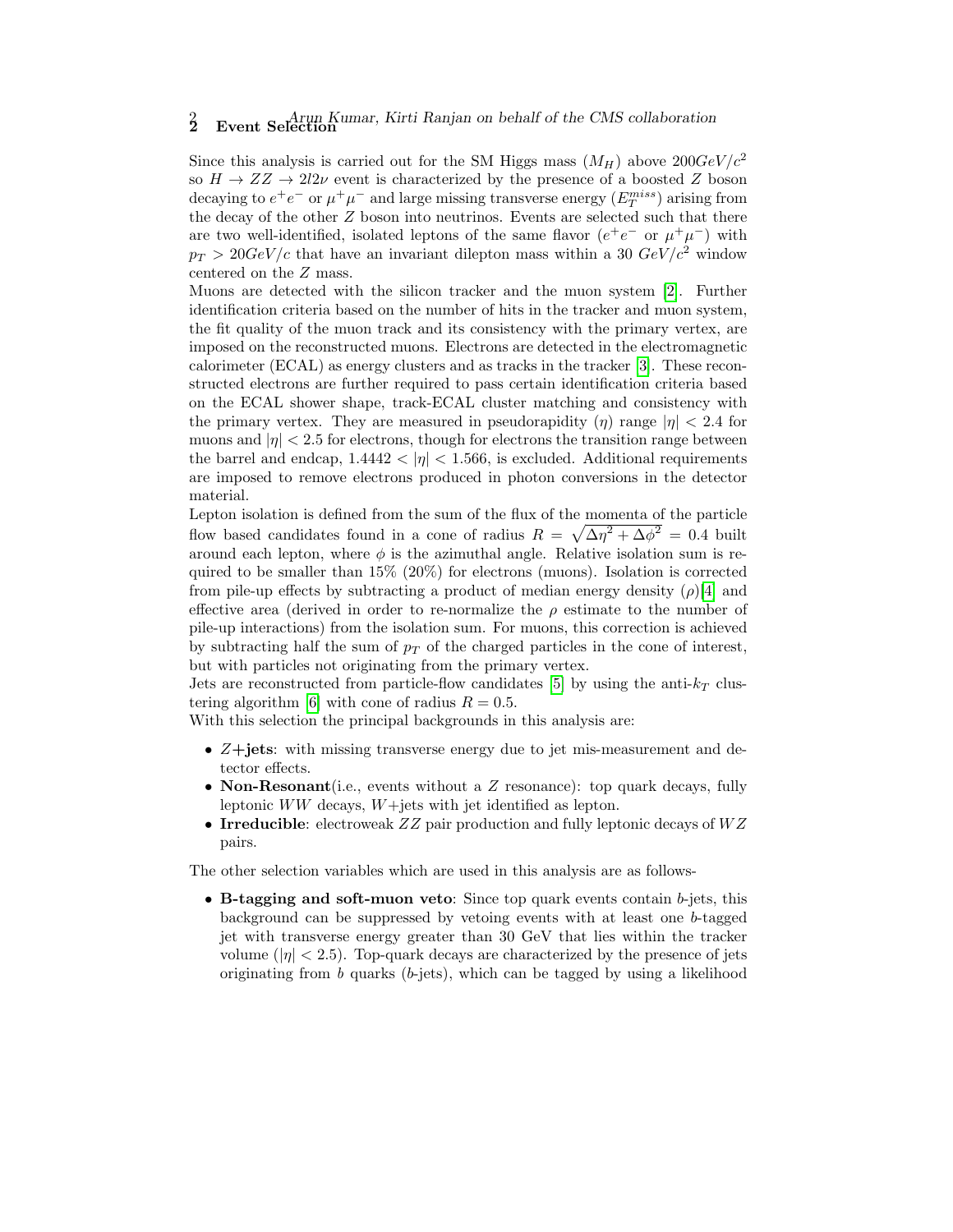that the tracks associated to a jet are consistent with coming from the primary vertex based on the impact parameter significance  $[8]$ . In addition to the b-jet veto, a veto is applied on events containing "soft muon" with  $p_T > 3$  GeV/c, which is typically produced in the leptonic decay of a b quark.

- Third lepton veto: In order to suppress the  $WZ$  background in which both W and Z decay leptonically, events are required to have exactly two leptons with  $p_T > 10 \text{ GeV/c}$ .
- $\Delta\phi(E_T^{miss}, jet)$ : To suppress background with  $E_T^{miss}$  coming from jet mismeasurements, events are removed if the angle in the azimuthal plane between the  $E_T^{miss}$  and the closest jet (with transverse energy  $E_T > 30 \text{ GeV}$ ) is smaller than 0.5 radians.
- $\Delta\phi(l,E_T^{miss})$ : In order to remove events where the lepton has been mismeasured, events are rejected if  $\Delta\phi(l,E_T^{miss}) < 0.2$  radian.
- $E_T^{miss}$ : Particle flow  $E_T^{miss}$  [\[7\]](#page-5-7) is used in the analysis. A stringent cut on  $E_T^{miss}$ mainly suppresses Drell-Yan background.
- Transverse mass of Higgs  $(M_T)$ : Signal events have a narrower  $M_T$  distribution. A two-sided cut is applied on the  $M_T$  to further separate signal with respect to the background.

# 3 Analysis Strategy

This analysis has been divided into different jet multiplicity categories defined as follows:

- VBF category In this category there is a requirement of two or more jets in forward region with  $|\Delta \eta| > 4$  between the closest jets, and a minimal invariant mass of those two jets of 500  $GeV/c^2$ . The two leptons forming the Z candidate are required to lie in between these two jets, while no other selected jets are allowed in this central region.
- Gluon fusion category All events failing the VBF selection are divided according to the number of reconstructed jets with  $p_T > 30$  GeV/c. The two jet category is inclusive of all higher jet multiplicities.

The  $E_T^{miss}$  and  $M_T$  selection listed in Table [1](#page-2-0) was optimized based on the expected limits. In case of VBF category a constant  $E_T^{miss} > 70$  GeV and without any  $M_T$ requirement are used as there was no gain in sensitivity with a  $M_H$  dependent selection.

| $M_H (GeV/c^2)$ | $E_T^{miss}$ | $M_T$          |
|-----------------|--------------|----------------|
| 200             | >75          | 175-275        |
| 300             | > 85         | 250-375        |
| 400             | > 90         | 325-450        |
| 500             | > 90         | 400-650        |
| 600             | >100         | $450 - \infty$ |

<span id="page-2-0"></span>Table 1. Higgs mass-dependent selection for  $E_T^{miss}$  and  $M_T$  variables in the gluon fusion category.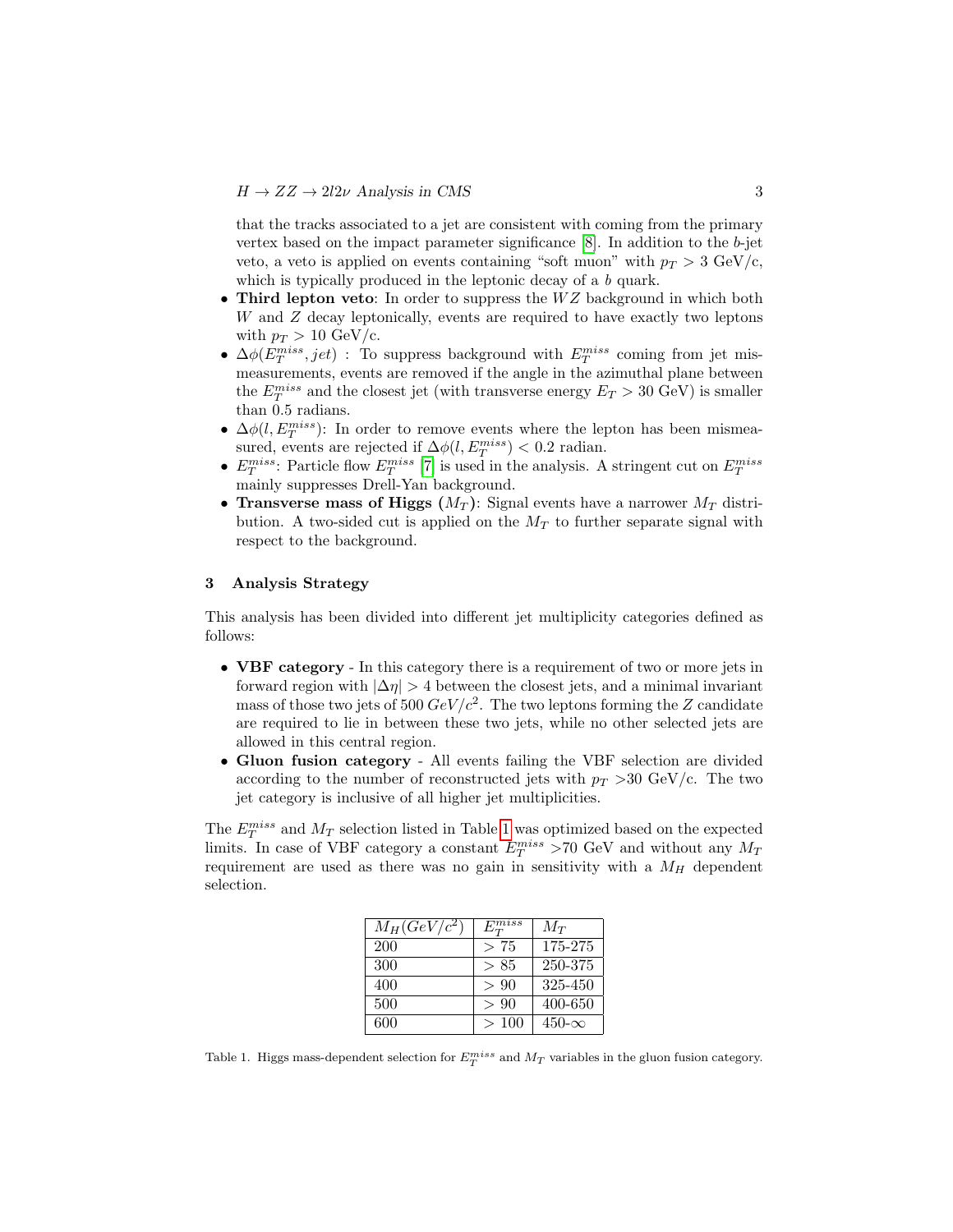#### 4 Background Estimation

 $ZZ/WZ$  backgrounds are modeled using Monte Carlo simulation, and are normalized to their respective NLO cross sections. The remaining backgrounds  $(Z+\text{jets})$ and all non-resonant ones) are estimated using control samples in data.

## 4.1 Z+jets Estimation

The Z+jets background is modeled from an orthogonal control sample of events with a single photon produced in association with jets ( $\gamma$ +jets). This choice has the advantage of making use of a large statistics sample, which resembles the Z production in all important aspects, i.e. production mechanism, underlying event conditions, pileup scenario, and hadronic recoil. Each  $\gamma$ +jets event should have at least one jet with  $E_T > 15$  GeV to reduce contamination from processes that have a photon produced in association with real  $E_T^{miss}$ , such as  $W(l\nu) + \gamma$ ,  $W(l\nu) +$  jets, where the jet is mismeasured as photon, and  $Z(\nu\nu) + \gamma$  events. For matching the kinematics and overall normalization, an event by event reweighting as a function of dilepton  $p_T$  has been applied in each jet bin separately. This takes into account the dependence of  $E_T^{miss}$  on the associated hadronic activity. Residual discrepancies can arise due to the differences in the effective pile-up of the  $\gamma$ +jets sample due to the photon trigger pre-scale and event selection. These are taken into account by reweighting events according to the number of reconstructed vertices. This procedure produces an accurate model of the  $E_T^{miss}$  distribution in  $Z+{\rm jets}$  as can be seen in Fig[.1](#page-4-0) which compares the  $E_T^{miss}$  distribution of the reweighted  $\gamma$ +jets along with other backgrounds to the  $E_T^{miss}$  distribution of the dilepton events in the data. To compute the  $M_T$  for each  $\gamma$ +jets event, the value of  $\vec{p}_T(ll)$  is defind as the photon  $\vec{p}_T$  and the value of  $M(\ell\ell)$  is chosen according to a probability density function constructed from the measured dilepton mass distribution in  $Z+$  jets events.

## 4.2 Non-Resonant background Estimation

The background processes that do not involve a Z resonance (non-resonant background) are estimated by using a control sample of events with two leptons of different flavor  $(e^+\mu^-/e^-\mu^+)$  that pass the full analysis selection. This background consists mainly of leptonic W boson decays in  $t\bar{t}$ , tW decays and WW events. Small contributions from single top-quark events produced from s-channel and t-channel processes,  $W +$ jets events in which  $W$  decays leptonically and a jet is mismeasured as lepton, and  $Z \to \tau\tau$  events in which  $\tau$  leptons produce light leptons and  $E_T^{miss}$ are included in this estimate of the non-resonant background. This method cannot distinguish between the non-resonant background and a possible contribution from  $H \to WW \to 2l2\nu$  events, which are treated as part of the non-resonant background estimate.

The non-resonant background in the  $e^+e^-/\mu^-\mu^+$  final states is estimated by applying a scale factor  $(\alpha)$  to opposite flavor events:

$$
N_{\mu\mu} = \alpha_{\mu} \times N_{e\mu}, N_{ee} = \alpha_e \times N_{e\mu}
$$
 (1)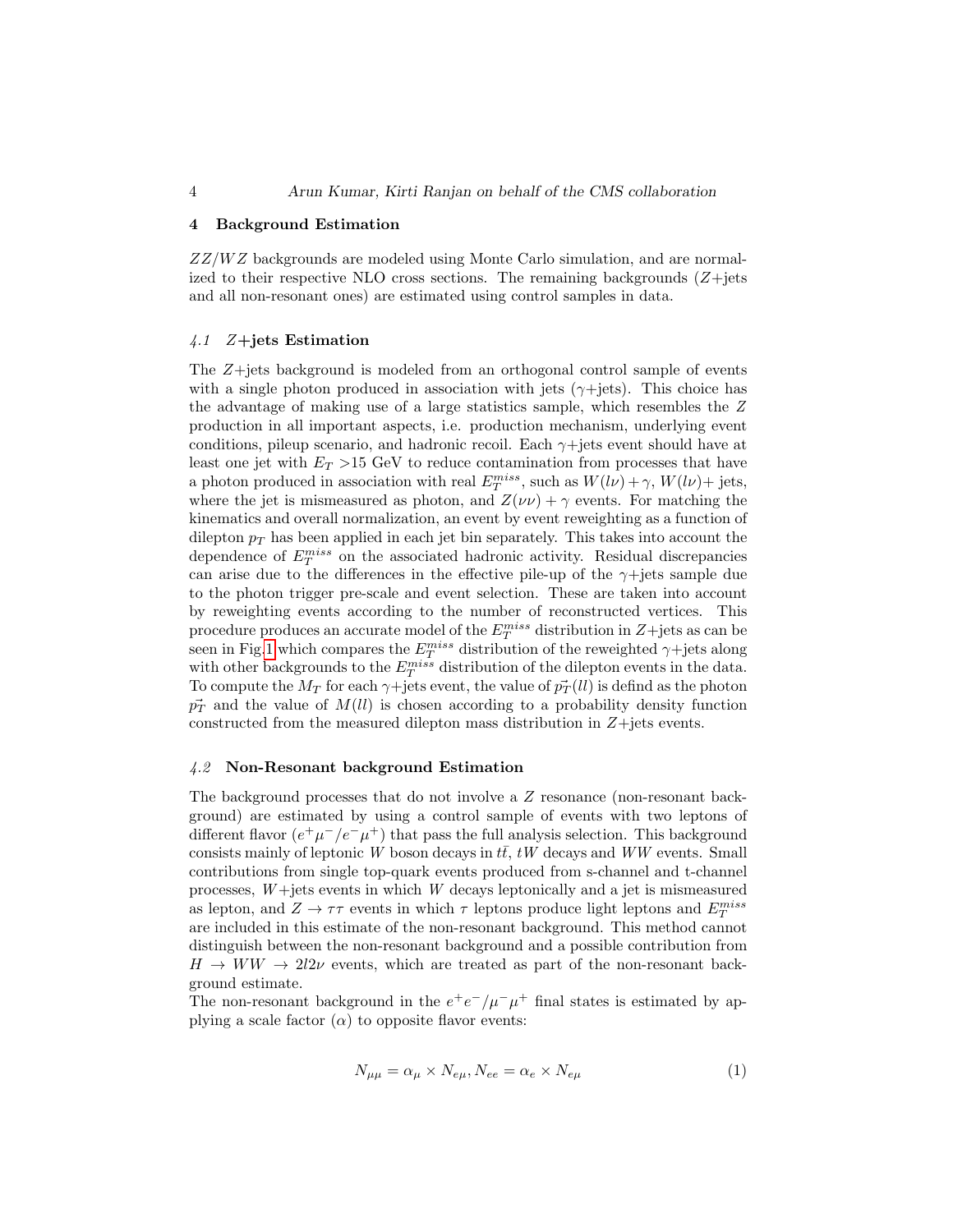

<span id="page-4-0"></span>Figure 1. The  $E_T^{miss}$  distribution in data compared to the estimated background from data or Figure 1. The  $E_T$  and usually distribution in the gluon fusion and VBF categories. The top plots show the results for  $\sqrt{s}$  = simulation in the gluon fusion and v<sub>DF</sub> categories. The top plots show the results for  $\sqrt{s}$  = 8 TeV. The dielectron and 7 TeV analysis, while the bottom plots show the same for  $\sqrt{s}$  = 8 TeV. The dielectron and dimuon channels are combined. Contributins from  $ZZ, WZ$ ,non-resonant background and  $Z+jets$ background are stacked on top of each other. The  $E_T^{miss}$  distribution in signal events for  $m_H =$ 350  $GeV/c^2$  is also shown. The smaller plots show ratio of observed data to expected background events. Y-axis is zoomed in around 1 and a few outliers appear as empty bins.

Where  $N_{ee}, N_{\mu\mu}$  and  $N_{e\mu}$  are events passing the full selection in the  $e^+e^-$ ,  $\mu^+\mu^$ and  $e^+\mu^-/e^-\mu^+$  final states respectively. The scale factor  $\alpha$  is computed from the sidebands (SB) to the Z peak (40 GeV/ $c^2$  < $m_H$  < 70 GeV/ $c^2$  and 110 GeV/ $c^2$  <  $m_H < 200 \text{ GeV}/c^2$  using the following relations:

$$
\alpha_{\mu} = \frac{N_{\mu\mu}^{SB}}{N_{e\mu}^{SB}}, \alpha_{e} = \frac{N_{ee}^{SB}}{N_{e\mu}^{SB}} \tag{2}
$$

where  $N_{ee}^{SB}$ ,  $N_{\mu\mu}^{SB}$  and  $N_{e\mu}^{SB}$  are events in the sidebands in the  $e^+e^-$ ,  $\mu^+\mu^-$  and  $e^+\mu^-/e^-\mu^+$  final states respectively. Such samples are selected by requiring  $E_T^{miss} > 70$  GeV and a b-tagged jet in the events. There is no requirement on jet multiplicity or VBF selection. The measured value of  $\alpha$  with the corresponding statistical uncertainties are  $\alpha_{\mu} = 0.61 \pm 0.04$  and  $\alpha_{e} = 0.34 \pm 0.03$ .

#### 5 Systematics and Results

Systematic uncertainties include experimental uncertainties on the selection and measurement of the reconstructed objects, theoretical uncertainties on the signal and background processes which are derived from Monte Carlo simulation, and uncertainties on backgrounds determined from control samples in data. More details